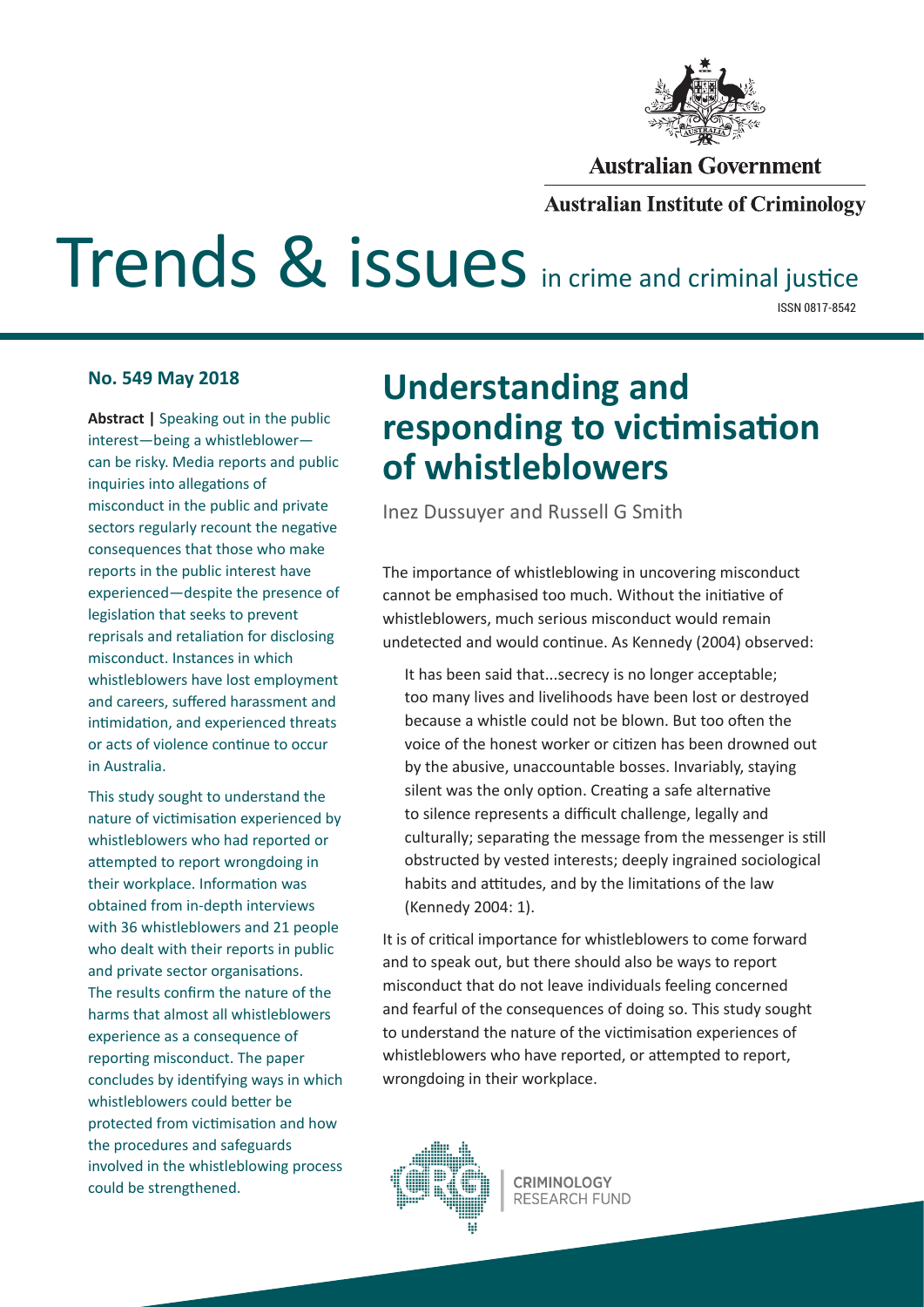In a similar manner to some other research into whistleblowing (Alford 2001; De Maria 1999; Lennane 2012), this study investigated what was done and what happened to whistleblowers after wrongdoing had been reported—including acts of retaliation, reprisals and other forms of detrimental action. This study did not seek to determine the prevalence of victimisation, although the experiences disclosed indicate the seriousness of the problem in Australia at present. The report concludes by identifying ways in which whistleblowers could better be protected from victimisation and how the procedures and safeguards involved in the whistleblowing process could be strengthened.

#### **Aims and concepts**

This study had three primary aims:

- to identify the nature of retaliation experienced by whistleblowers who disclosed, or who attempted or threatened to disclose actual or suspected illegal behaviour, misconduct, or other forms of wrongdoing (generically referred to as 'behaviour');
- to determine the nature of the factors associated with the retaliation experienced; and
- to identify ways in which retaliation could have been avoided and how whistleblowers can best be protected from victimisation.

At the outset, it is important to understand the meaning of the key terms and concepts used in the study.

The term 'whistleblower' was used, despite some sectors now preferring less emotive expressions such as 'public interest discloser' or 'complainant'. It was decided to retain the use of the term whistleblower in view of its popular acceptance in the academic and policy literature.

A whistleblower is a person who has discovered actual or suspected illegal behaviour, misconduct, or other forms of wrongdoing and discloses information about the discovery in the public interest.

The generic term 'misconduct' was used to describe the various forms of illegal behaviour, misconduct, or other forms of wrongdoing disclosed. The misconduct discovered may have occurred within the public or private sectors, but would not amount to whistleblowing if it related solely to private or domestic settings.

Disclosures may be made within organisations, to external reporting entities, to the media or online. Disclosures may also be made in confidence, anonymously, or using the whistleblower's actual name or identity.

'Disclosure recipient' refers to those who received and coordinated disclosures from whistleblowers. 'Disclosure coordinators' are officers in the public sector who manage whistleblowing and protected disclosures.

Victimisation is a generic category for all negative consequences experienced as a result of whistleblowing. Retaliation for disclosure includes acts or omissions directed at the whistleblower or the whistleblower's family, associates or interests, and can involve threats, acts, omissions or other forms of detrimental action or negative treatment. The retaliation must be in response to the disclosure, rather than in response to other conduct unrelated to the disclosure. Retaliation may take place at any time following the disclosure.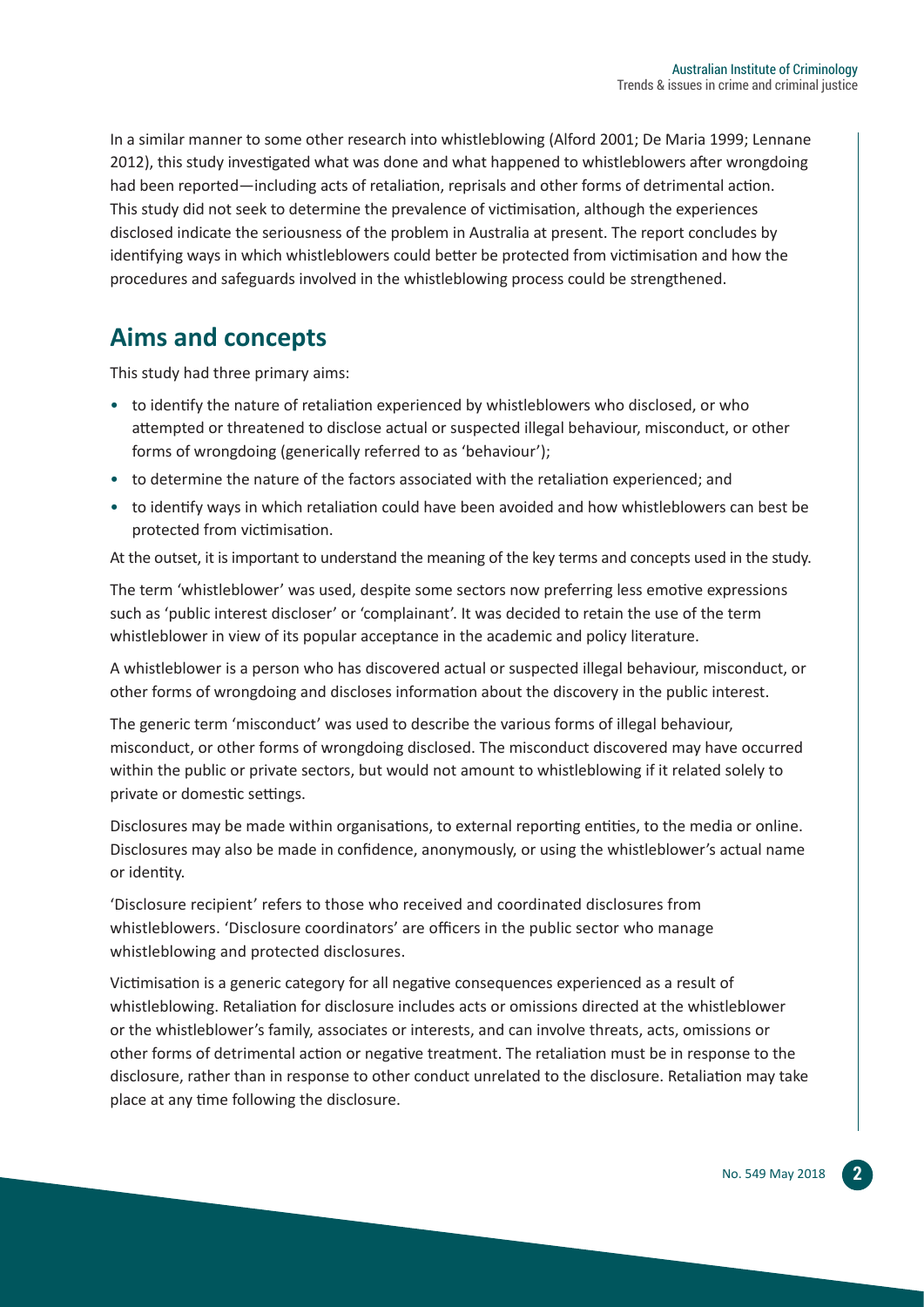In order to understand the context in which retaliation occurred, the study obtained information on the misconduct that led to the disclosure as well as the situation of the whistleblower within the organisation at the time the misconduct was discovered, the avenues and procedures for disclosure that were available and made use of, and the reasons why retaliation occurred. Most of this material is presented in the accompanying report (Dussuyer et al. forthcoming). The present paper deals primarily with the types of retaliation that occurred and the general impact that whistleblowing had on the whistleblower. Finally, the question of how the observed retaliation could have been prevented is examined.

## **Research participants**

Interviews were undertaken with two groups of participants: those who had undertaken whistleblowing in the past, and those who received and coordinated disclosures from whistleblowers, referred to as disclosure recipients (DR).

Whistleblowers were sourced from two organisations: STOPline (STL), a provider of confidential, anonymous hotlines for reporting misconduct; and Whistleblowers Australia (WBA), an association for those who have exposed corruption or any form of malpractice, especially if they were hindered or abused, and for those who are thinking of exposing it or who wish to support those who are doing so.

Each organisation was asked to provide potential interviewees with a letter of request, which had been approved by Victoria University's Human Research Ethics Committee (HREC No. 0000023639). The letter asked willing individuals to make contact with the researcher in order to arrange a time for interview. Details of the whistleblower participants are shown in Table 1.

| Table 1: Whistleblower interviewees (n) |    |                                                |              |  |  |
|-----------------------------------------|----|------------------------------------------------|--------------|--|--|
|                                         |    | STOPline Whistleblowers Australia <sup>a</sup> | <b>Total</b> |  |  |
| Men                                     | 4  | 16                                             | 20           |  |  |
| Women                                   | 8  | 8                                              | 16           |  |  |
| Total                                   | 12 | 24                                             | 36           |  |  |
| Public sector                           | 5  | 6                                              | 11           |  |  |
| Private sector                          |    | 18                                             | 25           |  |  |
| Total                                   | 12 | 24                                             | 36           |  |  |

a: Includes one interview with two colleagues regarding the same matter together Source: VU-AIC data 2016.

The age of those interviewed ranged from 30s to 70s at the time of interview and participants resided principally in Victoria, New South Wales and Queensland, with a minority in the other states.

Both organisations contacted large numbers of whistleblowers, but relatively few agreed to participate and arrange a time for interview. STOPline, for example, held a database of 500 individuals, half of whose contact details were invalid or inactive. The remaining 250 individuals were sent messages, but only 19 responded and only 11 agreed to be interviewed, while a twelfth person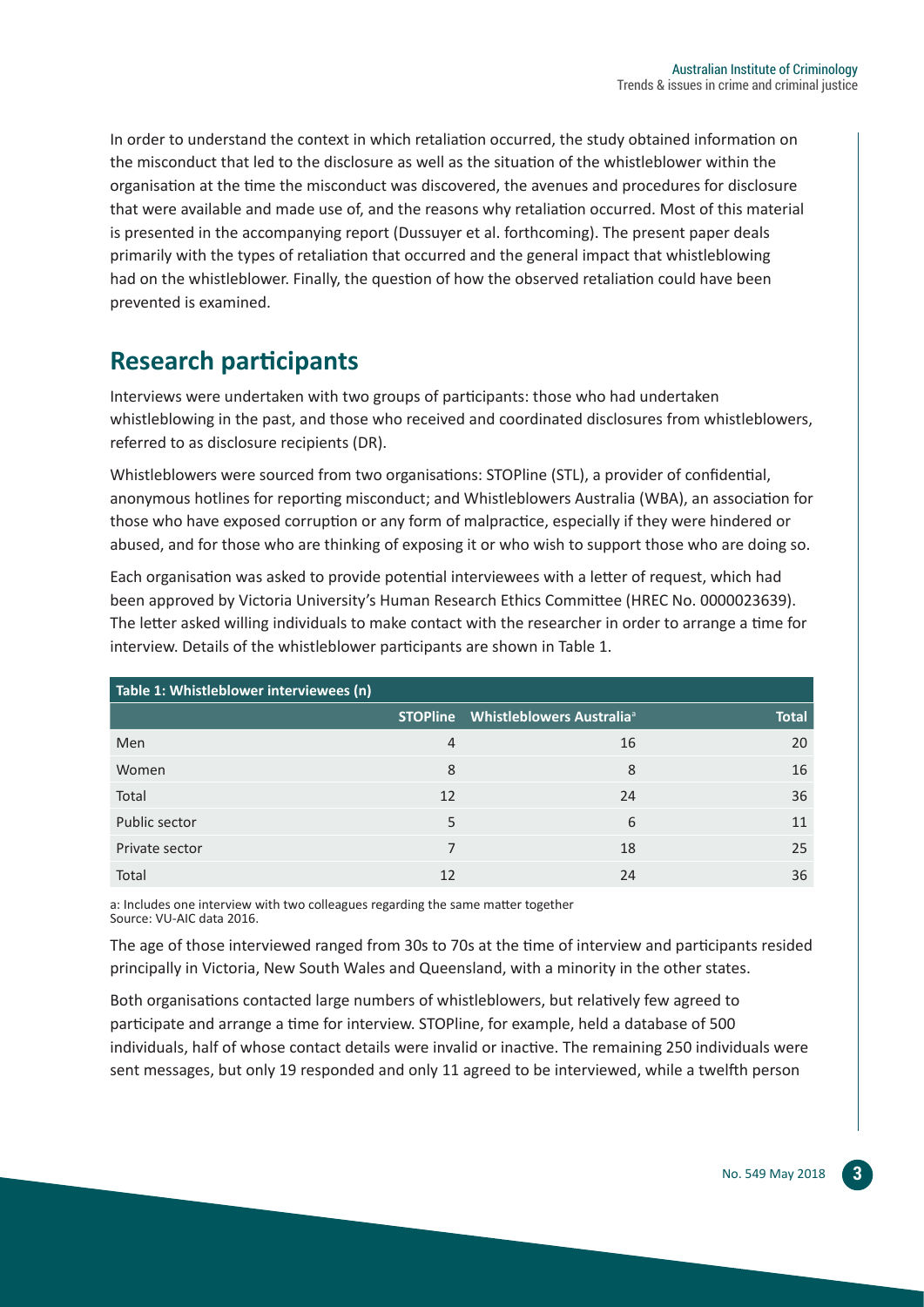provided a response in writing. In the case of WBA, 36 responded but only 19 were interviewed (four others provided written responses, and in one other case two colleagues were interviewed concerning the same matter). This raises the likelihood that those who participated in interviews were not representative of whistleblowers generally, and, arguably, could mean those with more serious experiences of victimisation were over-represented. In addition, it was not possible to test the veracity of whistleblowers' accounts of what had transpired, although disclosure recipients often identified similar concerns to those raised by whistleblowers. As indicated above, the present study was not designed to assess the prevalence of victimisation, just the nature of the experiences of those who were willing to participate.

In addition to conducting interviews with whistleblowers, the views of those to whom disclosures are made were also canvassed in order to obtain an alternative perspective on acts of reprisal and retaliation experienced by whistleblowers. Interviewees came from staff of independent hotlines, integrity bodies with roles in whistleblowing processes, including investigators, public sector disclosure coordinators as well as persons from the private sector with a role in handling whistleblower reports. These interviewees were sourced principally with the assistance of STL and WBA, who sent email invitations to potential participants that they knew in relevant organisations. Again, interested individuals were asked to contact the researcher to arrange a time for interview. Twenty-one semi-structured interviews were conducted with six women and 15 men, as indicated in Table 2.

Some of those who dealt with whistleblower reports had extensive experience, on occasions having spoken with more than 1,000 whistleblowers each. Some had backgrounds in law enforcement while others held senior management and compliance positions.

| Table 2: Disclosure recipient interviewees (n) |            |              |       |  |  |
|------------------------------------------------|------------|--------------|-------|--|--|
| <b>Source</b>                                  | <b>Men</b> | <b>Women</b> | Total |  |  |
| Ombudsman                                      | 4          |              |       |  |  |
| Public sector disclosure coordinators          |            | 4            |       |  |  |
| Private sector disclosure coordinators         | 4          |              |       |  |  |
| Hotline/support line staff                     |            |              |       |  |  |
| Total                                          | 15         | h            |       |  |  |

Source: VU-AIC data 2016

Eleven disclosure recipient interviews were conducted face-to-face in Victoria (52%), with the remainder by telephone. In two cases face-to-face interviews were supplemented by telephone interviews as well. Interviews generally lasted between 30 and 60 minutes and a handwritten record was taken as most preferred not to have their interviews recorded electronically.

In reporting extracts of interviews, quotes will be referenced as 'STL' for whistleblowers sourced from STOPline, 'WBA' for whistleblowers sourced from Whistleblowers Australia, and 'DR' for disclosure recipients, with consecutive numbers assigned for whistleblowers and disclosure recipients.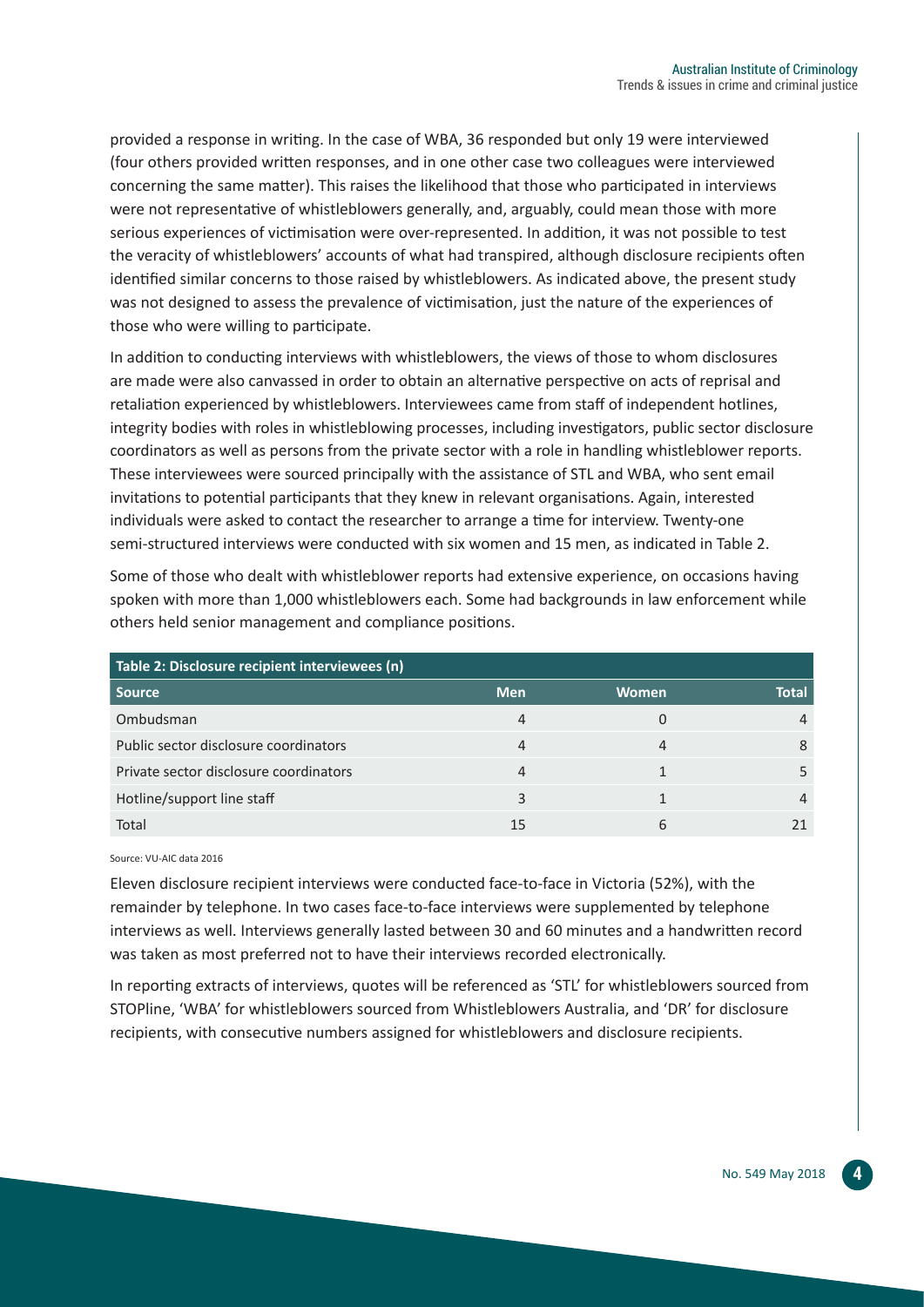## **Type of behaviour reported**

Responses from both the whistleblowers and disclosure recipients indicated that while the behaviour the subject of the disclosure sometimes involved dishonesty, fraud and deception, most related to what could broadly be described as 'workplace grievances', such as bullying, harassment and intimidation. This was often the case in more recent times. The majority of such types of behaviour would not fall within the definitions of 'whistleblowing' or 'protected disclosures' contained in Australian anti-corruption legislation. In the words of one interviewee, complaints were 'low level, and overwhelmingly employment-related—not in the league of serious misconduct involving corruption and criminal behaviour' (DR-27).

For some whistleblowers, particularly those from WBA, the behaviour in question had occurred many years ago, while in the case of those from STL, it had occurred in the last six years. In many instances the behaviour had gone on for some time prior to whistleblowers making disclosures. Further work is needed to understand if recent changes to whistleblowing policies and procedures have had an impact on risks of reprisal. The organisations in which misconduct was alleged to have taken place were located mainly in Victoria, New South Wales and Queensland.

#### **Whistleblowing reporting processes**

Whistleblowers working in the public sector usually made a disclosure in the first instance to their immediate manager or higher, or else to a designated disclosure coordinator. For those in the private sector, disclosures tended to be made to an independent hotline such as STOPline. In almost 70 percent of cases, reports were made by telephone, with smaller percentages by email or letter.

In general, when whistleblowers used a hotline, anonymity was assured with the hotline acting as a facilitator between the whistleblower and the client organisation. Anonymity appeared to be less certain in public sector organisations, although investigative bodies went to considerable lengths to protect the identity of those who had made disclosures. Although approximately 40 percent of whistleblowers were willing to identify themselves to hotline staff, 60 percent wanted to remain anonymous to their employers.

The desire to remain anonymous was found in a recent survey conducted by Victoria's Independent Broad-based Anti-corruption Commission (IBAC). The survey of 1,480 suppliers of goods and services to Victorian public sector bodies found that, of the 276 respondents who said that they were unlikely or very unlikely to report corruption relating to procurement, 36 percent gave the reason that they believed their details would not be kept anonymous, and 31 percent were anxious about the personal impact of whistleblowing (IBAC 2016: 7).

Whistleblowers in the present study expressed frustration and concern regarding many procedural issues relating to the management of disclosures. Importantly, they were often not clear about the nature and extent of protections that would be provided to them once a disclosure had been made. This was seen to be of critical importance in deciding whether or not to make a report in the first instance. Interviewees were also unclear about to whom a disclosure should be made—both within and outside organisations, and the procedures that had to be followed when reporting. In addition, many were not kept informed about what was happening to their reports and what the outcomes of whistleblowing were.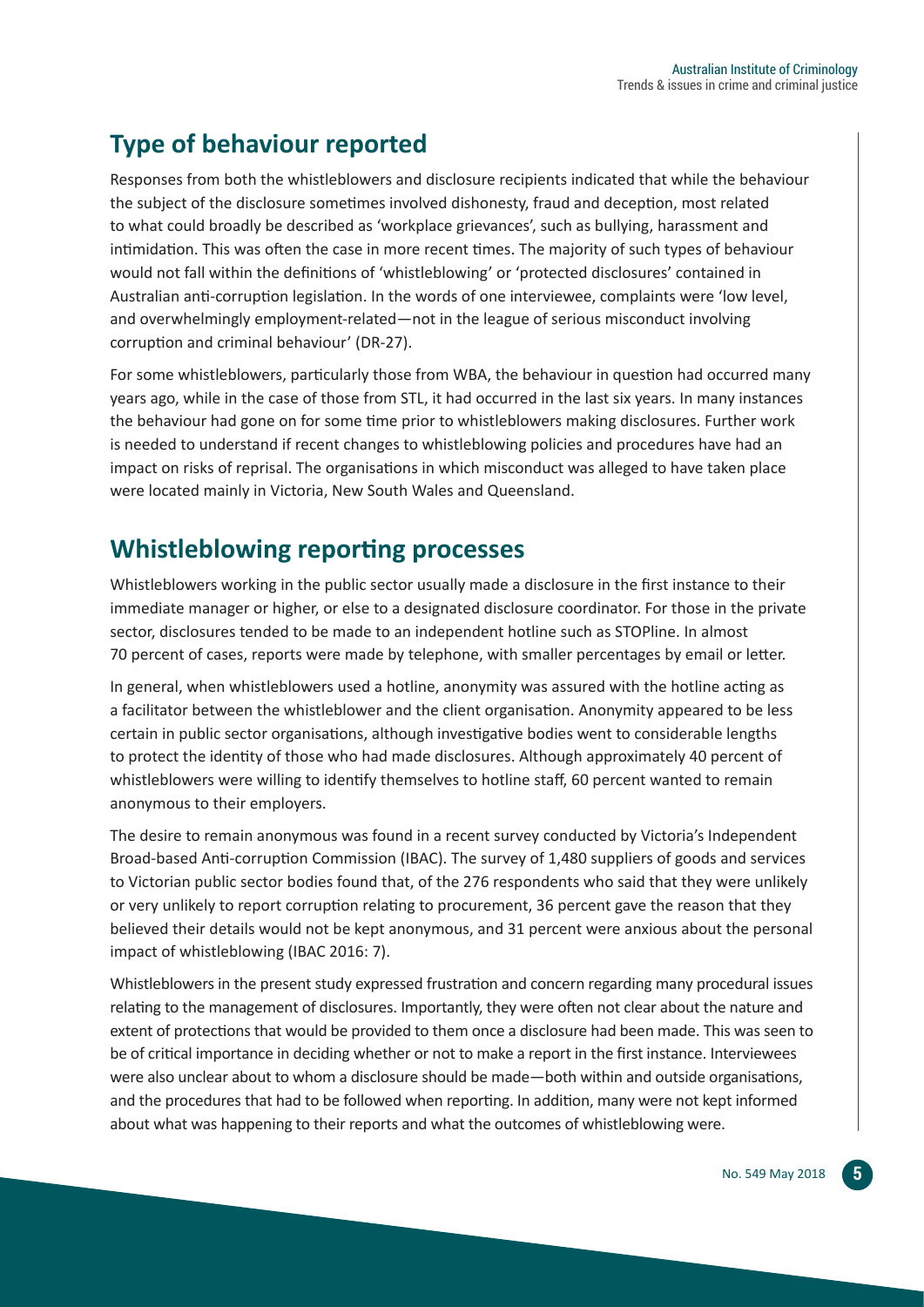Dissatisfaction also arose when disclosures were not taken seriously or were simply ignored. On occasions, this resulted in further and multiple instances of reporting being required to other bodies such as trade unions, politicians, the media, anti-corruption bodies and employment commissions. On other occasions, whistleblowers sought private legal advice with a view to commencing litigation. The result was that whistleblowers were faced with an array of avenues for reporting, but were unsure which was the most appropriate for their own situation. This occasionally meant that reports were made to the wrong body with action delayed or not pursued.

Those interviewed referred to a frustrating, time-wasting 'merry-go-round' with repeated referrals to different agencies or bodies. One whistleblower said that she 'did not know where to go…saw the union delegate…they advised to complain to the HR manager…subsequently an investigation was conducted but that was not independent' (STL-12). The same person also said there were 'no answers for two years'.

When dealing with whistleblowers in their professional capacity, many disclosure recipients said that it was important to clarify whistleblowers' expectations at the outset and to discuss what could be achieved in a practical sense. Some said that 'unrealistic' expectations of many whistleblowers led to unclear and unconstructive interactions with the respondent agencies, causing frustration and often anger among those who made reports. As one interviewee said: '[whistleblowers] find it hard to understand…and to accept that there is no investigation and nothing more is done…' (DR-20).

## **Consequences of reporting**

#### **Disclosure recipients' perspectives**

Both whistleblowers (once their identity had become known) and some of those who dealt with them generally acknowledged that 'speaking out' led to a range of negative consequences. Although in most cases the causal relationship between reporting and reprisal was clear, on other occasions external factors could be involved in the reasons behind retaliation. As one interviewee from an integrity body said: '…detrimental action has to be linked to the protected disclosure but mostly you can't do it…it's very hard to prove' (DR-12).

Nonetheless, documented consequences included criticism, denial, blaming and retaliation by management, feelings of fear, and actual bullying and harassment. On rare occasions, disclosure coordinators saw 'violent mistreatment or assault of the whistleblower…' (DR-34). One case arose in a correctional facility where the whistleblower lived on-site and had witnessed other staff smuggling contraband into the prison for prisoners. The disclosure recipient commented:

When the whistleblower reported what he had seen, he suffered assaults for having spoken up... and there were inadequate procedures in place to guard against this…making work impossible for the whistleblower, who suffered a great deal… (DR-27).

Often, it was only the whistleblower who knew of these consequences, and a number of those who dealt with whistleblowers stated that they were unaware of what had happened to whistleblowers and had no, or little, knowledge of negative treatment that whistleblowers were subjected to. As one said: '…the disclosure coordinator does not get feedback about that…in the vast majority of cases we would not hear about whether [the whistleblowers] had been targeted or not…' (DR-14).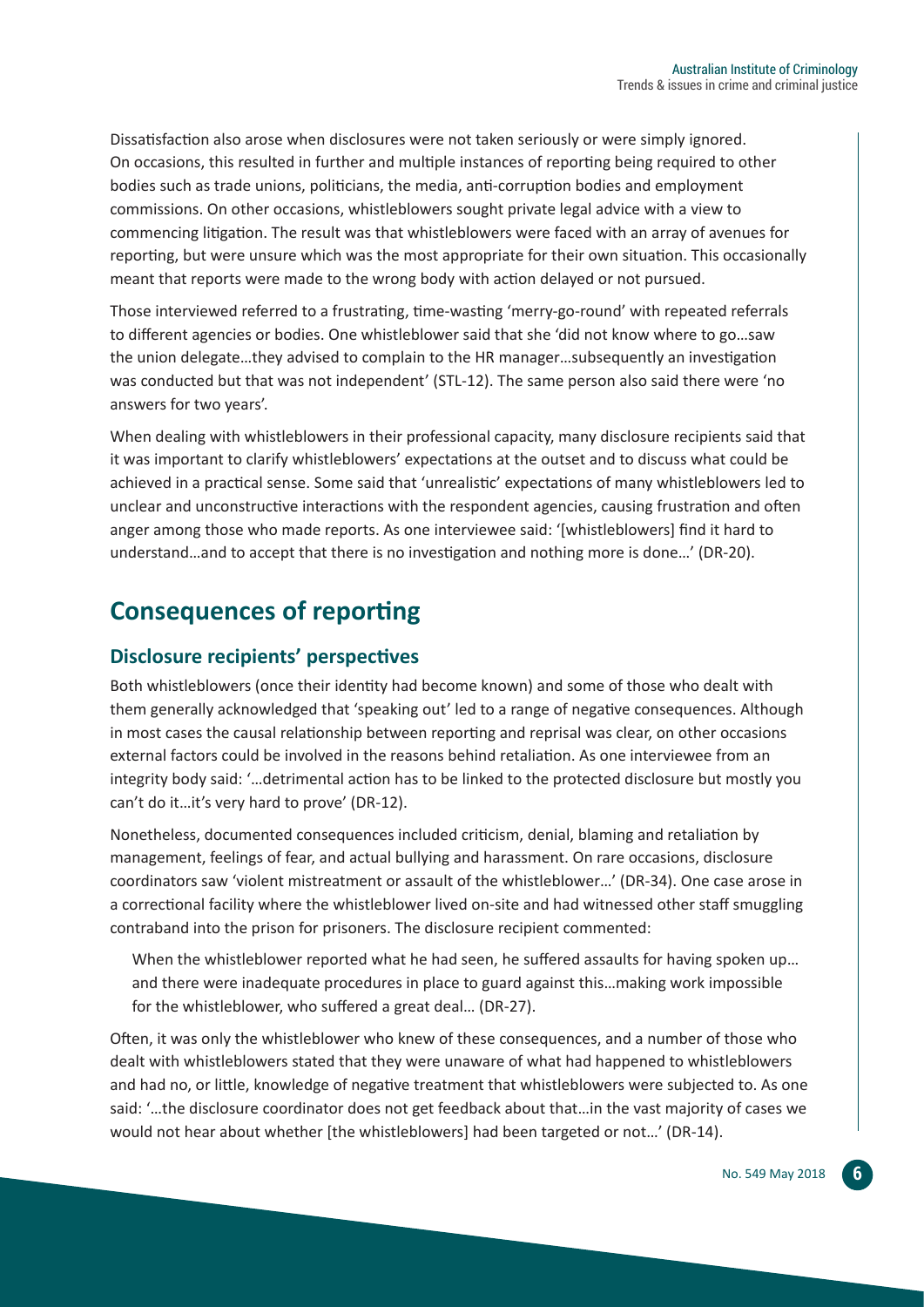Where disclosure recipients were made aware of the consequences of reporting, they found instances of bullying, social isolation, not being promoted, not treated properly, and as a result, being forced to resign or even being dismissed (DR-13). In one case, menial work was assigned as a punishment for reporting accounting malpractice in a hospital:

...the whistleblower reported this to the manager who then took it to higher management. The whistleblower was called to a meeting where the whistleblower was confronted by the wrongdoers and the whistleblower was asked to repeat the allegations to their faces. The whistleblower refused to do that…but then the next day the whistleblower's job was changed…now being told to drive a tractor with a trailer and shovel and fill in rabbit holes in the park…the whistleblower resigned and never came back… (DR-27).

On other occasions, the families of whistleblowers were targeted—such as by 'driving past their homes' (DR-12).

The psychological impact on whistleblowers can be substantial:

…it is especially important for the hotline to calm the whistleblower down…they can be very distressed, crying, unable to talk; many are getting treatment, lots of sick leave or extended leave… Many whistleblowers are out of work, others stay until there is an opportunity to move… (DR-12).

One investigator with more than 10 years' experience in dealing with whistleblowers said: '…not one of all of the whistleblowers seen has remained untouched by the experience...' (DR-27). This accords with prior research into the consequences of reporting (De Maria 1999; Lennane 2012).

#### **Whistleblowers' perspectives**

Whistleblowers themselves were able to provide many examples of forms of victimisation they had suffered. Most common were bullying and harassment in the workplace, associated with ostracism, isolation, exclusion from meetings and being subject to derogatory remarks on social media. Some also faced disciplinary action and counter-allegations that had to be defended—often at considerable personal cost for legal expenses. One whistleblower recounted the views of his lawyer as follows:

Employers always have a strong case…breaches of policy in disciplinary and investigative processes don't matter much…Due to the large volume of reading matter, preparing witness statements…the cost of the hearing would be about \$15,000…and further if we are to win at the hearing or be made a better offer...the amount that [the whistleblower would be] awarded may not cover costs… (STL-19).

#### **Overall impact**

For many whistleblowers, the outcomes of disclosing illegal behaviour and misconduct were substantial. These included both the outcomes associated with observing and reporting misconduct as well as the retaliation experienced. In many cases, the acts of retaliation experienced exacerbated the overall impact on whistleblowers. One investigator stated that he always had a 'box of tissues ready' and acknowledged that it was 'very stressful for whistleblowers to come forward' (DR-34). Another said that 'some are angry at the way they have been treated by the organisation…some are petrified and fear being victimised…' (DR-20).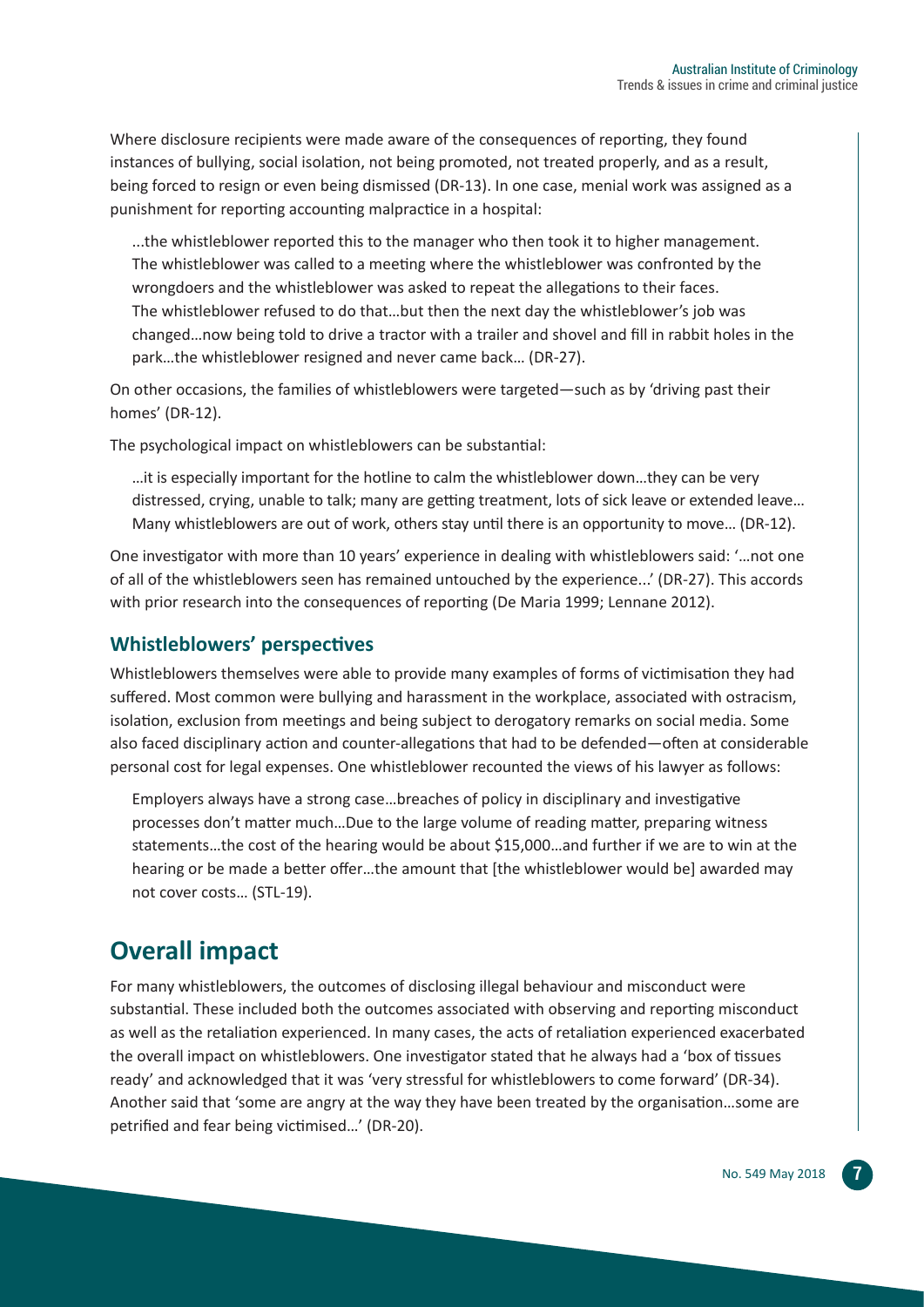Emotional and psychological impacts, including stress, exhaustion, mental and physical health related issues were some of the most profound impacts experienced. These consequences have also been canvassed in previous research in the United States (Alford 2001).

One whistleblower, who had not been employed since she cut short her contract after reporting misconduct and then being victimised, said: '…I trust no one…I have a psychologist who helps me cope…am now a totally different person from before…it has affected me psychologically' (WBA-46).

In addition, substantial financial impacts were suffered including costs of legal advice and litigation, and loss of income when employment was terminated, contracts were not renewed, promotions not obtained and career development impaired.

In many cases, whistleblowers were able to recall in great detail the circumstances of the wrongdoing they had observed more than 10 years ago, and there was continuing bitterness and a sense of injustice about the way they had been treated which lingered over many years.

Many whistleblowers reported that the experience had significantly affected their lives. All of the whistleblowers interviewed were, at the time of interview, no longer working for the organisation at which the misconduct, the subject of reporting, had occurred. Indeed, many were no longer working at all, being unemployed or retired.

Above all, whistleblowers had a pervasive sense of injustice at the treatment that they had been subjected to after reporting misconduct. This adversely affected their sense of trust and confidence in people and organisations. In many instances, experiences of being badly treated following whistleblowing led to radical changes in their lives, with some changing the direction of their careers, some going back to further study (in the field of employment and workplace law in particular) and others writing about their experiences and publishing books on the subject.

One whistleblower, who was suing a government department in respect of allegations made against him, said that being a whistleblower:

…just destroys you…horrible people lie about you…get their cronies to write about you…don't do it…the worst thing I ever did…best is just to leave, resign…it changes your personality… (WBA-45).

Others had gone on to work for, or establish, whistleblower support organisations that provide practical advice about how best to handle the process and aftermath of whistleblowing.

Finally, those whistleblowers who were interviewed were asked whether they would report the misconduct again. Approximately half said emphatically that they would, while the remainder said no, never. Thus, despite the overwhelming negative consequences of reporting, one in two would not be deterred from reporting misconduct again in the future.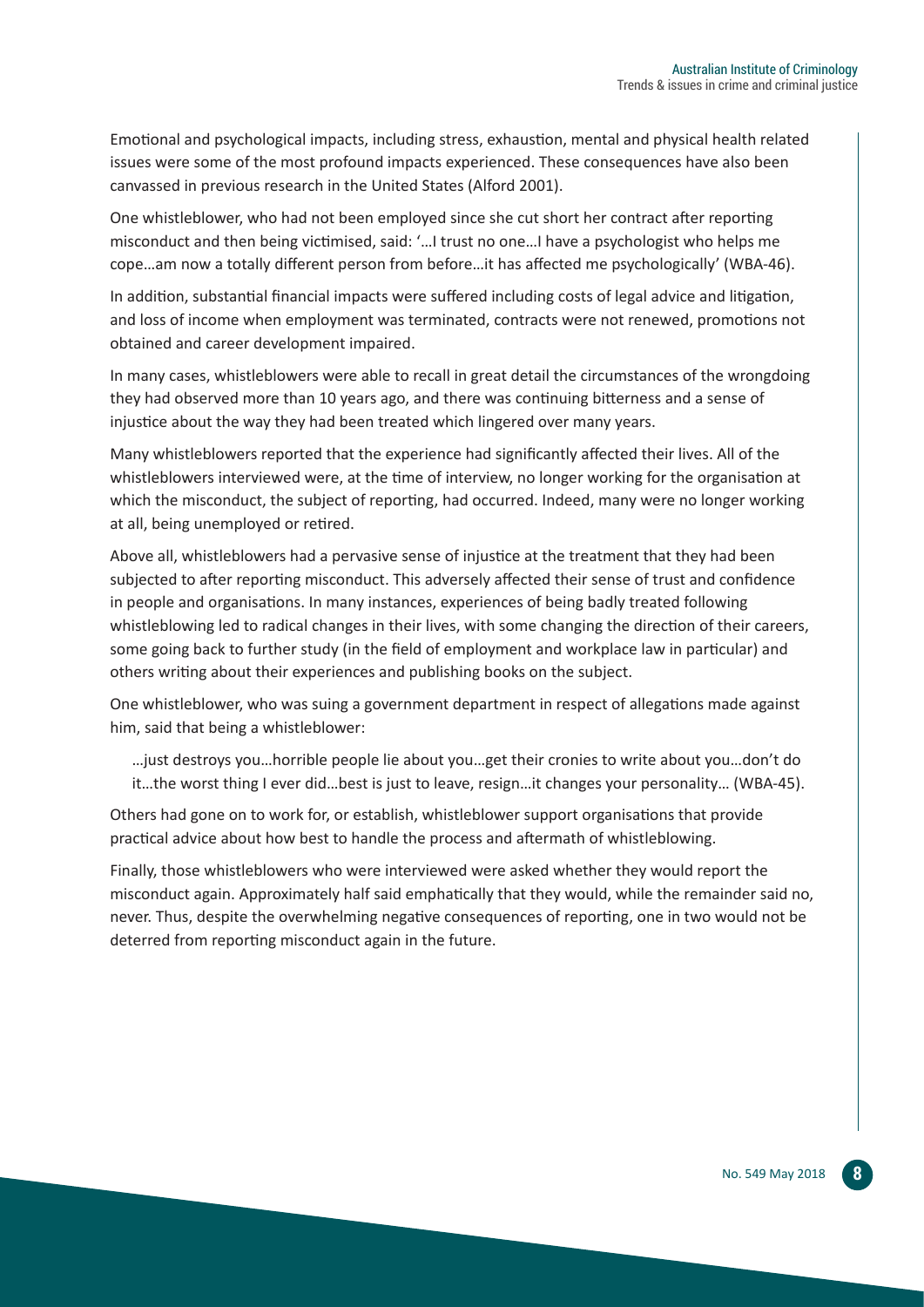## **Support for whistleblowers**

An enduring theme arising from interviews was the lack of welfare and support available to whistleblowers. This was particularly emphasised by those who dealt with whistleblowers, some of whom said that support was either absent or inadequate, apart from general workplace counselling and welfare services that were provided by some organisations. As one investigator explained:

…In terms of the whistleblower who is victimised…there needs to be in the organisation a welfare support process…although it is getting better, it is in the main poorly managed in the public sector because they don't have the support services; although there is now a greater awareness of the welfare needs of whistleblowers… (DR-27).

None of those interviewed, be they whistleblowers or those who dealt with them, indicated that the protections offered by whistleblower legislation were effective in preventing and deterring acts of retaliation and reprisal. Nonetheless, many suggestions were provided by both whistleblowers and, in particular, by those who dealt with them, as to how whistleblowing processes could be improved and how negative experiences could be minimised.

It was noted, for example, that while investigations are being conducted, it is important to keep the whistleblower informed of what was happening to the allegations of misconduct and what the outcomes were. One disclosure recipient observed:

…it is important for the whistleblower to see that people responsible for the misconduct are dealt with and disciplined, moved for causing grief…[but] often it is the whistleblower who is contained, controlled, punished and ill managed. (DR-21).

#### **Improving protection of whistleblowers**

Legislation was considered to be ineffective in protecting whistleblowers, largely because the threshold for providing protection against reprisals was set too high and was not applicable to most forms of workplace misconduct reported.

Most interviewees said that improvements in management and workplace culture would be better able to protect whistleblowers than legislation, although Australia has particular problems with its culture of 'mateship', which opposes any form of official reporting (Sawyer 2004). Interviewees stressed the need for workplace policies that are already in place to be actually implemented and complied with, as well as more practical welfare support being made available to whistleblowers.

Finally, more and better education in the workplace about whistleblowing procedures and processes was identified as important in ensuring that those who contemplate reporting misconduct in the public interest know where and how to embark on the often difficult and lengthy course of action (see also Lennane 2012).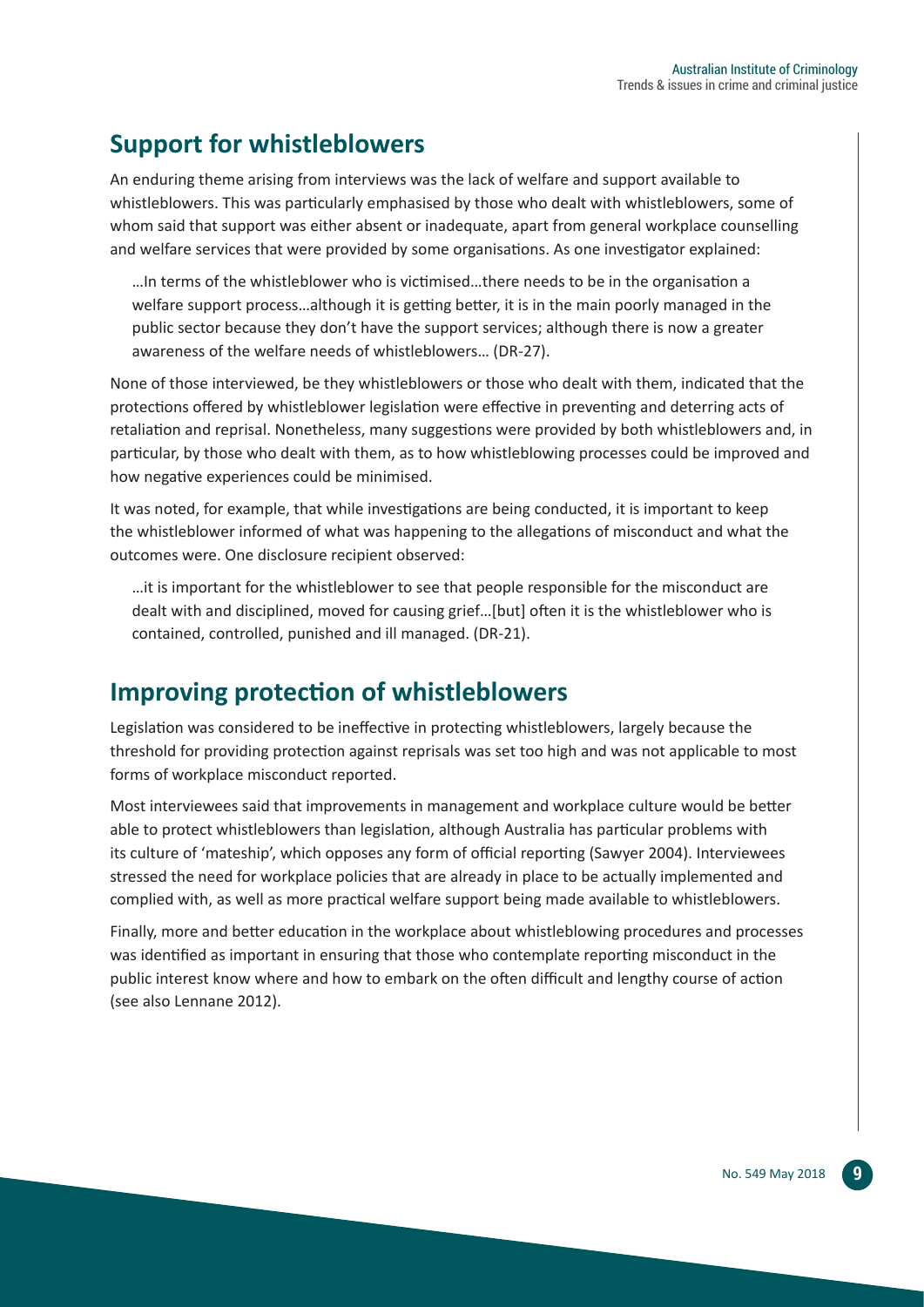Not all whistleblowing experiences are negative, however. Apart from the reassurance that reporting misconduct has in terms of knowing that wrongful behaviour has been identified and disclosed, the act of reporting can provide internal strength. One whistleblower remarked:

…to survive the whistleblower process, to survive the pain and suffering…you need humour, spirituality and support and find solace in writing…being a whistleblower has been very good for me…it has turned me into a totally different person… (WBA-55).

Although all of the whistleblowers interviewed had experienced acts of reprisal and retaliation after reporting misconduct, they did not perceive themselves as being victims and some felt very strongly that they should not be seen as having been victimised. Nonetheless, welfare and support services for those who report misconduct clearly need to be improved, and efforts made within organisations to prevent reprisals and to ensure that any retaliation that does occur is dealt with quickly and affirmatively.

## **Concluding suggestions**

Although policies and procedures for the protection of whistleblowers are becoming more widespread in the public sector, in practice they may not be actively implemented and organisations may lack a willingness to ensure compliance and effective leadership in addressing toxic work cultures. In addition, some policies may not be directly relevant for most whistleblowers, as they are directed at narrowly defined, high-end categories of misconduct. Different work cultures and practices may also need to be acknowledged in making whistleblower policies and processes practical and effective.

Recent Australian inquiries into reporting of crime and whistleblowing have examined a range of strategies to improve procedures and to protect those who make reports of wrongdoing (Parliamentary Joint Committee on Corporations and Financial Services 2017; Griffith University 2017; Royal Commission into Institutional Responses to Child Sexual Abuse 2017—see particularly *Final report*, volume 7).

Those interviewed in the current study identified a number of innovative ways in which whistleblowing procedures could be improved to minimise risks of victimisation and to provide support for whistleblowers. These included:

- establishing an annual citation or award for corporate governance where whistleblowers are recognised and thanked;
- providing financial compensation to whistleblowers, such as that provided by Qui Tam procedures in the United States (see Faunce, Urbas & Skillen 2011; Parliamentary Joint Committee on Corporations and Financial Services 2017);
- prosecuting those who retaliate against whistleblowers (one whistleblower questioned if action had ever been taken in Australia);
- changing workplace culture by integrating people with different values, decreasing the risk of conflict and cultural clashes and cultivating ethical competency;
- ensuring that investigations are carried out independently, not by the organisation's human resources section, and that whistleblowers are provided with timely feedback on the results of investigations in writing;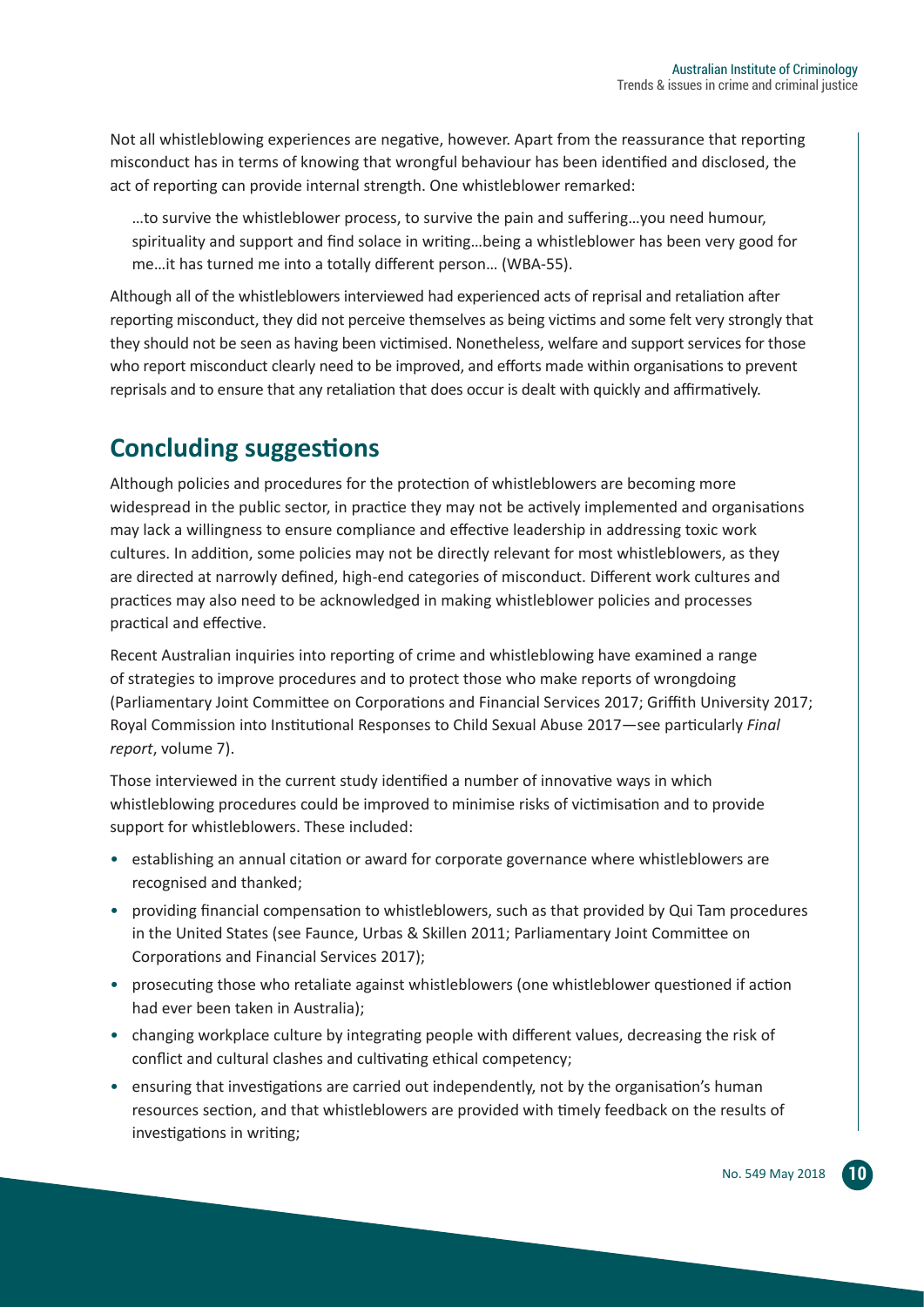- ensuring that grievance procedures to deal with complaints about conduct exist in all sectors the public and private sectors as well as community and sporting groups;
- providing information and knowledge concerning reporting to colleagues and peer groups so that they can offer support and advice to whistleblowers; and
- providing independent counsellors or psychologists to guide whistleblowers through the reporting process and to assist them in cases of reprisal or victimisation.

In addition, further research is needed to explore a number of issues that were beyond the scope of the present study. These include:

- examining the differences between the experiences of recent whistleblowers and those who made reports more than 10 years ago, to determine if changes in policies and practices have had a positive impact;
- assessing the relationship between the seriousness and type of misconduct that whistleblowers reported, and the severity and duration of the retaliation experienced;
- comparing public and private sector approaches to handling whistleblowing and preventing retaliation;
- understanding the prevalence of retaliation and how cultural issues might affect its extent and impact; and
- developing best practice models which are appropriate for different types of workplaces and settings.

This study has identified a number of practical ways in which the reporting of misconduct by whistleblowers can be improved. Raising awareness of the seriousness of the retaliation that most whistleblowers experience may lead to policies being implemented that will reduce the likelihood of retaliation and make whistleblowing a less hazardous path for future whistleblowers to follow.

#### **References**

Alford CF 2001. *Whistleblowers: Broken lives and organizational power*. New York: Cornell University Press

De Maria W 1999. *Deadly disclosures: Whistleblowing and the ethical meltdown of Australia.* Adelaide: Wakefield Press

Dussuyer I, Smith RG, Armstrong A & Heenetigala K forthcoming. Understanding and responding to victimisation of whistleblowers. Criminology Research Grant report. Canberra: Australian Institute of Criminology

Faunce TA, Urbas G & Skillen L 2011. Implementing US-style anti-fraud laws in the Australian pharmaceutical and health care industries. *Medical Journal of Australia* 194(9): 474–8

Griffith University 2017. Whistling While They Work 2: Improving managerial responses to whistleblowing in public and private sector organisations. http://www.whistlingwhiletheywork.edu.au/

Independent Broad-based Anti-corruption Commission 2016. *Perceptions of corruption: Survey of Victorian government suppliers*. Melbourne: IBAC. http://www.ibac.vic.gov.au/publications-and-resources/article/ survey-of-victorian-government-suppliers

Kennedy H 2004. Foreword, in Calland R & Dehn G (eds), *Whistleblowing around the world: Law, culture and practice*. Cape Town: Open Democracy Advice Centre; London: Public Concern at Work

Lennane J 2012. What happens to whistleblowers, and why. *Social Medicine* 6(4): 249–58. http://www.socialmedicine.info/socialmedicine/index.php/socialmedicine/article/view/583